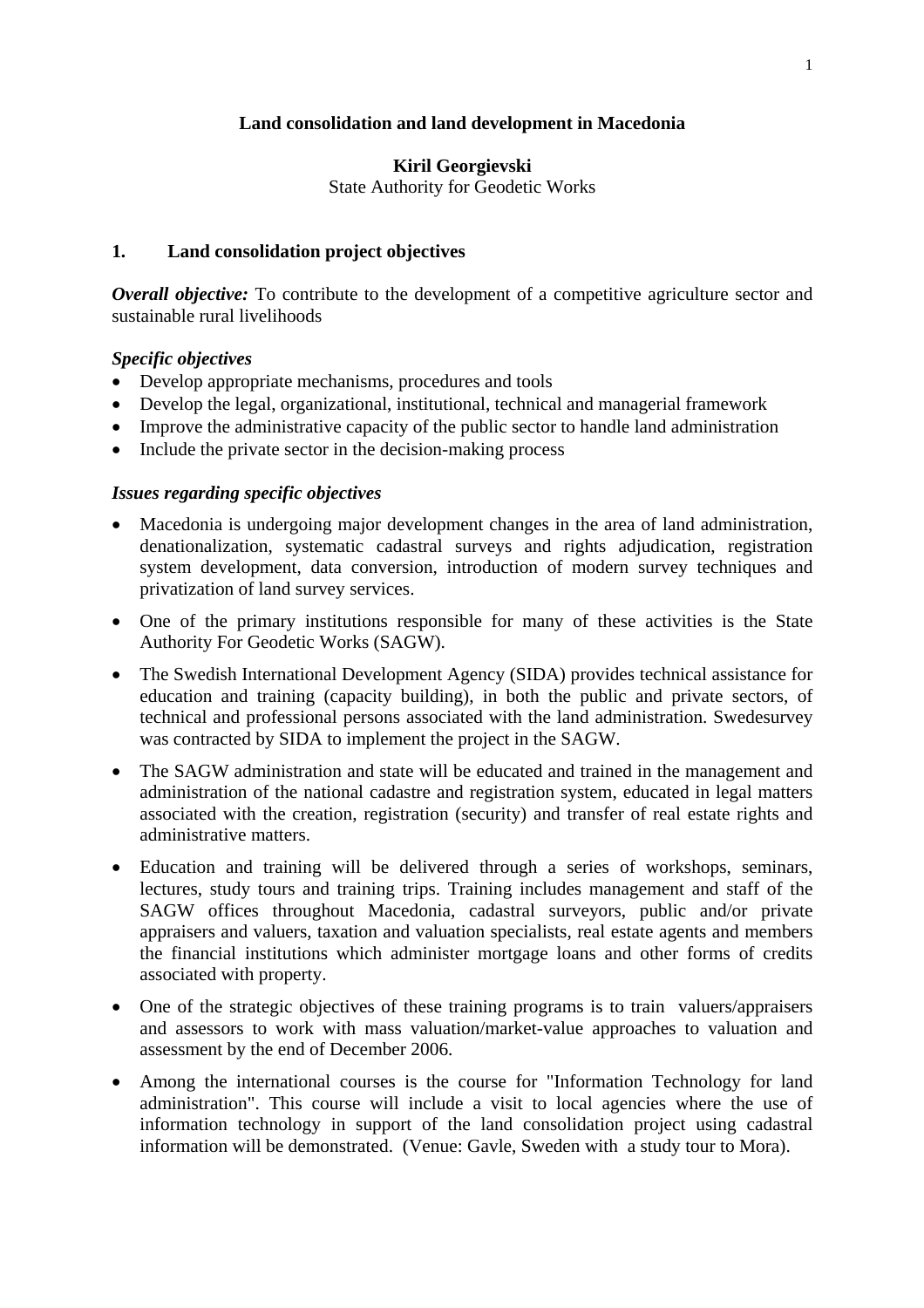- This project includes a training program in which agricultural and geodetic engineers will be educated in all aspects of the importance and applications of land consolidation.
- As I noted last year, a section of SAGW responsible for cadastral classification and land quality valuation produced pedologic, land quality valuation and erosive maps on 900.000 ha arable land, pastures and forests. The data now has to be scanned, computerized and transformed into electronic form (for easy-of-use and commercialization purposes). Land valuation maps (classes) are of great importance in land consolidation projects.
- One expects that the new legislation for land consolidation will correspond to the European standards.
- The particular form that a land consolidation project takes in our country will depend on the institutional, organization land administrative frameworks and the division of responsibilities between agencies.

# **2. Importance of land consolidation**

There is a great importance for land consolidation. Consolidation has great influence in rural development and in making agricultural production more competitive. Land consolidation is often used in making plans for re-organization of farmland, improving infrastructure, village renewal and influence in environmental protection.

# **3. The need for a land consolidation strategy**

Important structural changes in agriculture can occur only if land consolidation is part of an integral rural development. The strategy should accept that not all fragmentation is problematic. The strategy should ensure that land consolidation protects and enriches the environment and must recognize the need for diverse local solutions. On the other hand, the land consolidation program will have to accommodate national and sub-national priorities as well as local ones and include the private sector in the decision making processes. Due to the complex nature of rural development, the strategy should look at a gradual approach to land consolidation, in planned stages.

# **4. Application of land consolidation in Macedonia and modernizing agricultural production**

From the aspect of total area, natural and created characteristics, the structure of agricultural land and representation of some agricultural products, Republic of Macedonia has eight agriculturally productive territories.

For the issue of improvement of conditions in the property structure and agricultural land in total, land consolidation is a method for improving conditions in general and to overcome the effects of too many small plots of land which are economically too small, grouping of these small allotments in one or several places and the transposition of the property allotments.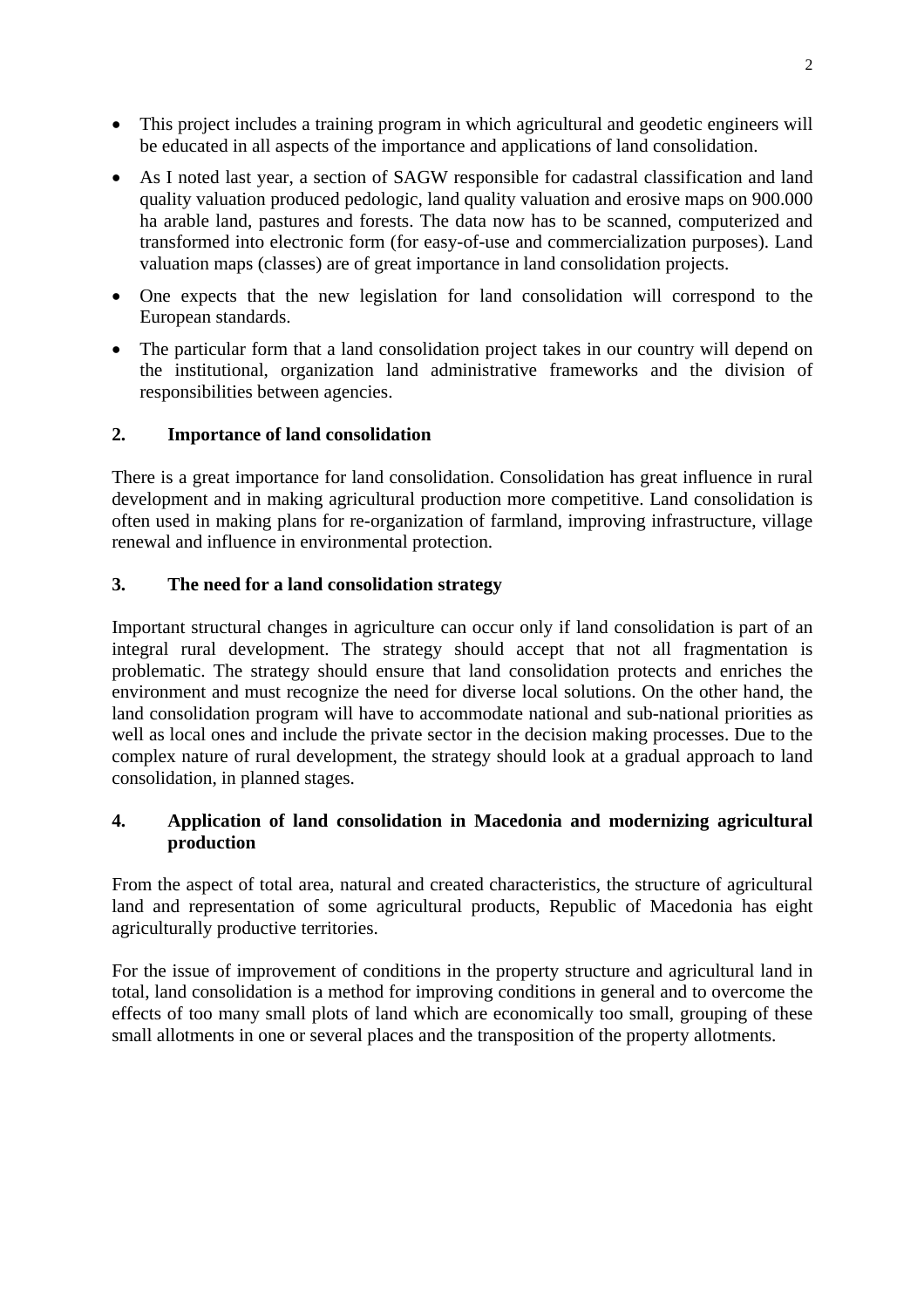| Table 1     |                         | R.Macedonia             |      |             |      |              |     |  |
|-------------|-------------------------|-------------------------|------|-------------|------|--------------|-----|--|
|             |                         | SAGW cadastral evidence |      |             |      |              |     |  |
| LAND        |                         | PRIVATE POSS.           | %    | STATE POSS. | %    | <b>TOTAL</b> | %   |  |
|             | Arable land Parcels(No) | 2,215,189               | 83,2 | 447,482     | 16,8 | 2,662,671    | 100 |  |
|             | Surfaces ha             | 451,702                 | 65,5 | 237,882     | 34,5 | 689,584      | 100 |  |
|             | Par./Sur. ha            | 0,2                     |      | 0,53        |      | 0,26         |     |  |
| Pastures    | Parcels(No)             | 315,605                 | 60,4 | 206,764     | 39,6 | 522,369      | 100 |  |
|             | Surfaces ha             | 81,566                  | 12,6 | 567,507     | 87,4 | 649,073      | 100 |  |
|             | Par./Sur. ha            | 0,26                    |      | 2,74        |      | 1,24         |     |  |
| Forests     | Parcels(No)             | 278,310                 | 73,7 | 99,221      | 26,3 | 377,531      | 100 |  |
|             | Surfaces ha             | 102,374                 | 10,9 | 832,765     | 89,1 | 935,139      | 100 |  |
|             | Par./Sur. ha            | 0,37                    |      | 8,39        |      | 2,48         |     |  |
| Non prod.l. | Parcels(No)             | 661,383                 | 65,5 | 348,175     | 34,5 | 1,009,558    | 100 |  |
|             | Surfaces ha             | 21,555                  | 11,3 | 169,525     | 88,7 | 191,080      | 100 |  |
|             | Par./Sur. ha            | 0,03                    |      | 0,49        |      | 0,19         |     |  |
| Total       | Parcels(No)             | 3,470,487               | 75,9 | 1,101,642   | 24,1 | 4,572,129    | 100 |  |
|             | Surfaces ha             | 657,197                 | 26,7 | 1,807,679   | 73,3 | 2,464,876    | 100 |  |
|             | Par./Sur. ha            | 0,19                    |      | 1,64        |      | 0.54         |     |  |

From this chart we can see that 65,5% of arable land in Macedonia is in private possession and that the number of plots (cadastral lots) in the private sector is significantly greater than in the public sector; the average plot size is 0,2 ha.

# **5. LAND CONSOLIDATION PROJECT IN CADASTRAL COMMUNITY EGRI-BITOLA (Republic of Macedonia)**

A key element in the decision to select cadastral community Egri for land consolidation was the existence of updated cadastral records in the SAGW department in Bitola. The biggest part of agricultural land of community Egri is in the possession of local agricultural monopolies. In order to provide a more rational utilization of cultivated agricultural land and to improve the conditions for increased agricultural production, land enlargement (arondation) was performed.

Land enlargement was performed only for the local agricultural monopolies. On the other hand, individual farm-owners have a large number of small plots which are often some distance apart.

**Figure 2 R.Macedonia - SAGW cadastral evidence** 

| Surfaces, parcels, ow- | Cadastral   | Urban area | Arrange | Land          |
|------------------------|-------------|------------|---------|---------------|
| nership document       | community   |            | land    | consolidation |
|                        | <b>EGRI</b> |            |         | area          |
| Total surface (ha)     | 2209        | 46.1       | 1672    | 490.7         |
| Number of              |             |            |         |               |
| parcels(No)            | 1557        | 498        | 161     | 898           |
| Number of              |             |            |         |               |
| ownership doc.(No)     | 187         | 187        | 22      | 155           |
| Average surface        |             |            |         |               |
| of parcel(ha)          | 1.42        | 0.09       | 10.39   | 0.54          |
| Average number of      |             |            |         |               |
| parcels in ownership   | 8.33        | 2.7        | 7.32    | 5.79          |
| doc.(No)               |             |            |         |               |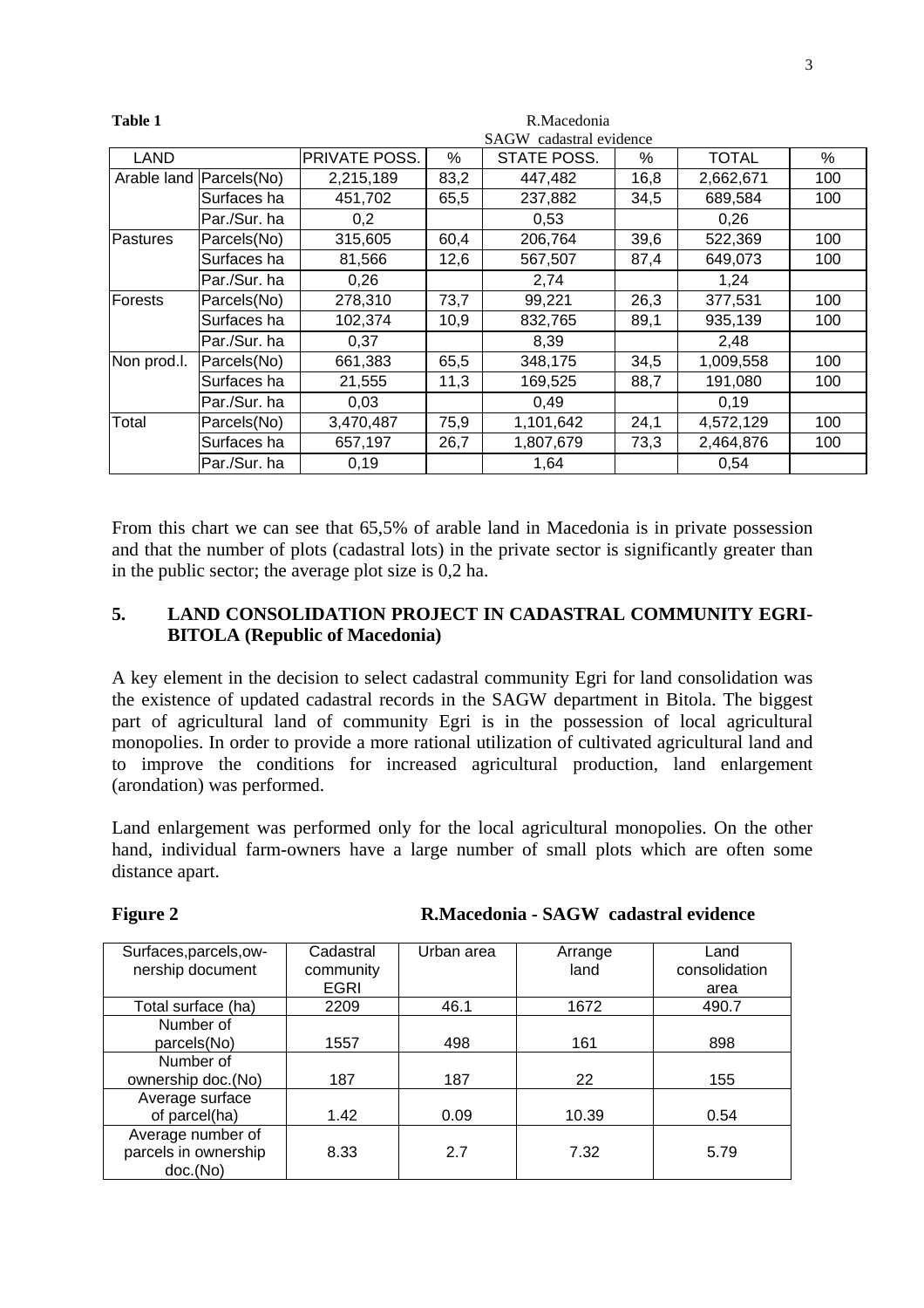Regarding the implementation of land consolidation area for all land owners a list of ownership documents was made.

# **Figure 3**

| Property<br>surfaces(ha) |     | Total num-<br>ber of pro-<br>perty in the | Property<br>precen-<br>$tage(\%)$ | Total<br>surfaces in<br>the group | Total<br>number of<br>parcels in | Average<br>surface of<br>parcels(m2) |
|--------------------------|-----|-------------------------------------------|-----------------------------------|-----------------------------------|----------------------------------|--------------------------------------|
| from                     | to  | group                                     |                                   | (m2)                              | the group(No)                    |                                      |
| 0                        | 0.2 |                                           | 4.7                               | 10696                             |                                  | 1528                                 |
| 0.21                     | 0.5 | 19                                        | 12.7                              | 63680                             | 19                               | 3352                                 |
| 0.51                     |     | 30                                        | 20.0                              | 234012                            | 72                               | 3250                                 |
| 1.01                     | 2   | 37                                        | 24.7                              | 509448                            | 155                              | 3287                                 |
| 2.01                     | 3   | 21                                        | 14.0                              | 519159                            | 144                              | 3605                                 |
| 2.01                     | 5   | 20                                        | 13.3                              | 803005                            | 203                              | 3956                                 |
| 5.01                     | 7   | 16                                        | 10.7                              | 942678                            | 227                              | 4153                                 |
| 7.01                     | 10  | 4                                         | 2.7                               | 317212                            | 63                               | 5035                                 |
| >10                      |     |                                           | 0.7                               | 1506864                           | 8                                | 188358                               |
| Total                    |     | 155                                       | 100                               | 4906754                           | 898                              | 5464                                 |

Property grouping(by size) cadastral community EGRI

The land consolidation area is comprised of 898 plots totalling 4.906.754 m2 with 155 ownership documents. The average size of a plot is 5.464 m2 and the typical ownership document contains 5,79 plots.

Chart no.3 shows that the most frequent groups of plots are between 0,51 and 1,00 ha representing 20% and between 1,01 and 2,00 ha representing 24,7%.

Construction of new farm roads and canal network for land consolidation area of community Egri was planed in the project. Four (4) old roads will remain and the total road and canal area will be 99.955 m2 comprising 18 roads (18 new plots).

Regarding the coefficient (C) for (bonity) land value classes (I class  $C=1,0$ ; II class  $C=0.9$ ; III class  $C=0.8$ ; IV class and non-productive class  $C=0.7$ ), values were determined for all plots and properties and transformed into value points.

| Ownership<br>document(No) | Number of<br>parcels | Total<br>surfaces(m2) | <b>Total value</b><br>of the ownership doc.<br>(value points) | Decrease value<br>of the ownership<br>doc.(value points) |
|---------------------------|----------------------|-----------------------|---------------------------------------------------------------|----------------------------------------------------------|
| 5                         | 5                    | 11425                 | 10282.5                                                       | 10061                                                    |
| 6                         | 2                    | 10896                 | 9806.4                                                        | 9595.15                                                  |
|                           |                      | 47246                 | 41669.2                                                       | 40771.6                                                  |
| 8                         | 13                   | 61615                 | 55248.1                                                       | 54057.9                                                  |
| 9                         | 12                   | 50124                 | 42761.7                                                       | 41840.5                                                  |
| 10                        | 8                    | 29701                 | 25587.7                                                       | 25036.5                                                  |
| 11                        | 5                    | 16907                 | 13686.4                                                       | 13391.6                                                  |
|                           |                      |                       |                                                               |                                                          |
| 217                       |                      | 11040                 | 9936                                                          | 9721.96                                                  |
| 219                       |                      | 2310                  | 2079                                                          | 2034.21                                                  |

#### **Chart No.4**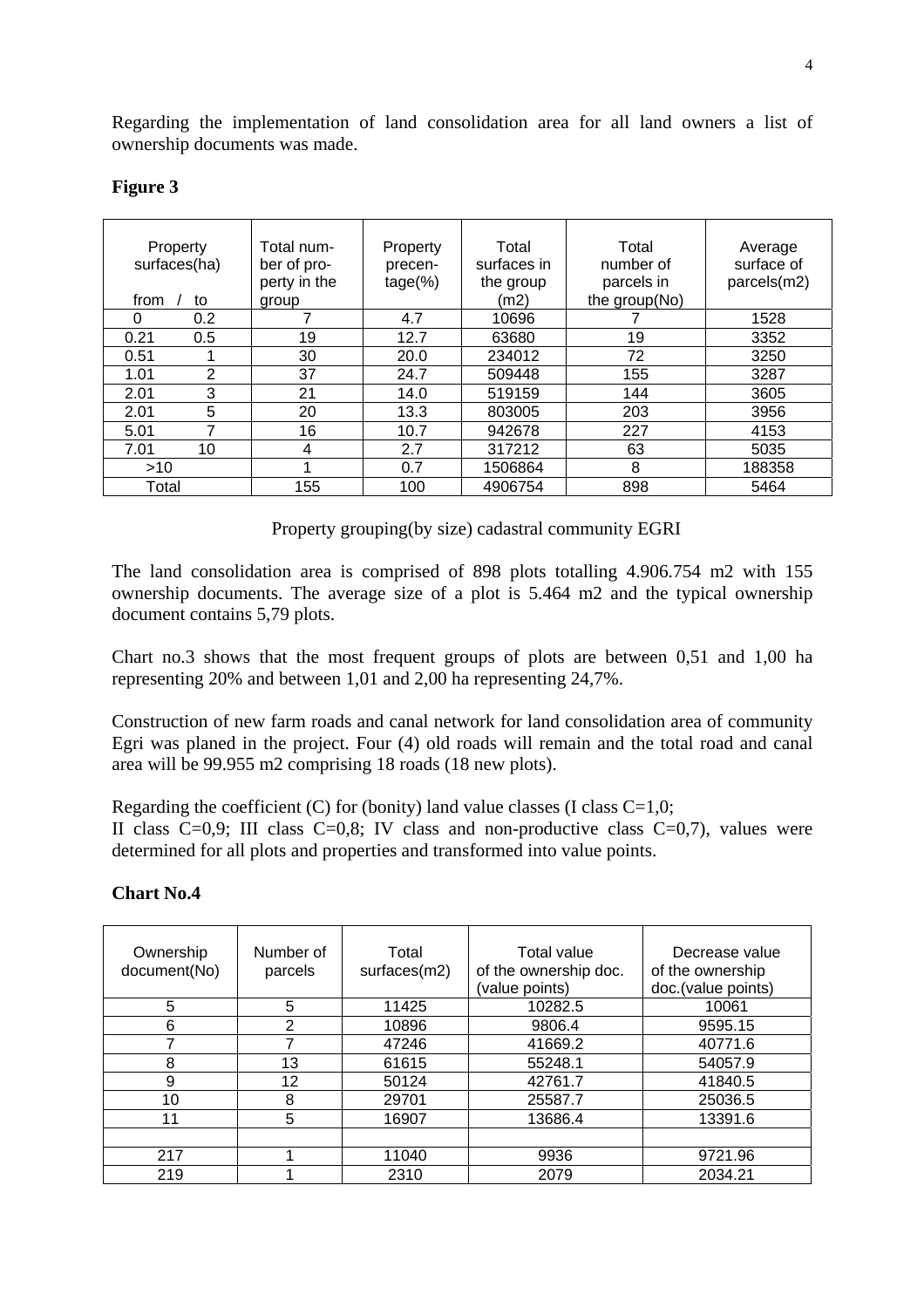| 220   |     | 1731    | 1557.9  | 1524.34 |
|-------|-----|---------|---------|---------|
| 222   |     | 2009    | 1808.1  | 1769.15 |
| 223   |     | 19037   | 16912.8 | 16548.5 |
| 224   |     | 6038    | 5234.2  | 5121.44 |
| 225   |     | 3245    | 3245    | 3175.1  |
| Гоtal | 898 | 4906754 | 4229211 | 4138104 |

Definitive value of properties value points Cadastral community EGRI

A coefficient for proportionally decreased property value of participants ownership documents was determine (C=0,9756).

Division of land consolidation mass premise designation of new plots according to the old situation of the owners property value decreased for the value for overall use. The biggest difficulties for property designation, in information consolidation tables is satisfying participants' wishes.

At the very beginning of land consolidation, it was indicated that the process of consolidation should be participatory and democratic.

Designation of new plots position will depend on the position of plots regarding the property owner, familiarity or productive connection with neighboring participants, inability for independent production within the farm holdings.

| Number of<br>parcels in the<br>ownership doc. | Before consolidation         |            |          | After consolidation |            |          |
|-----------------------------------------------|------------------------------|------------|----------|---------------------|------------|----------|
|                                               | Number of<br>Number<br>Total |            |          | Number of           | Number     | Total    |
|                                               | ownership                    | of parcels | surfaces | ownership doc.      | of parcels | surfaces |
|                                               | doc.                         |            | (m2)     |                     |            | (m2)     |
|                                               | 36                           | 36         | 172971   | 125                 | 125        | 1951328  |
| 2                                             | 16                           | 32         | 179557   | 25                  | 50         | 1112047  |
| 3                                             | 20                           | 60         | 215231   | 3                   | 9          | 180586   |
| $4 - 5$                                       | 25                           | 112        | 430592   | ۰                   |            |          |
| $6 - 10$                                      | 25                           | 180        | 2153985  |                     | 6          | 1504858  |
| $11 - 15$                                     | 23                           | 306        | 1196907  | ۰                   |            |          |
| 16-20                                         | 10                           | 172        | 557511   | 4                   | 20         | 157935   |
| Total                                         | 155                          | 898        | 4906754  | 155                 | 210        | 4906754  |

# **Chart No.5**

Property structure before and after land consolidation: Cadastral community EGRI

From the property structure before and after the land consolidation one can conclude that with eventual implementation of this project for land consolidation perform on one area of cadastral community the number of new parcels from 898 will be reduced to 210 of a more adequate form and road connections. The number of ownership documents which have one or two plots is 150 and with 3,6 and 20 parcels only 5 ownership document.